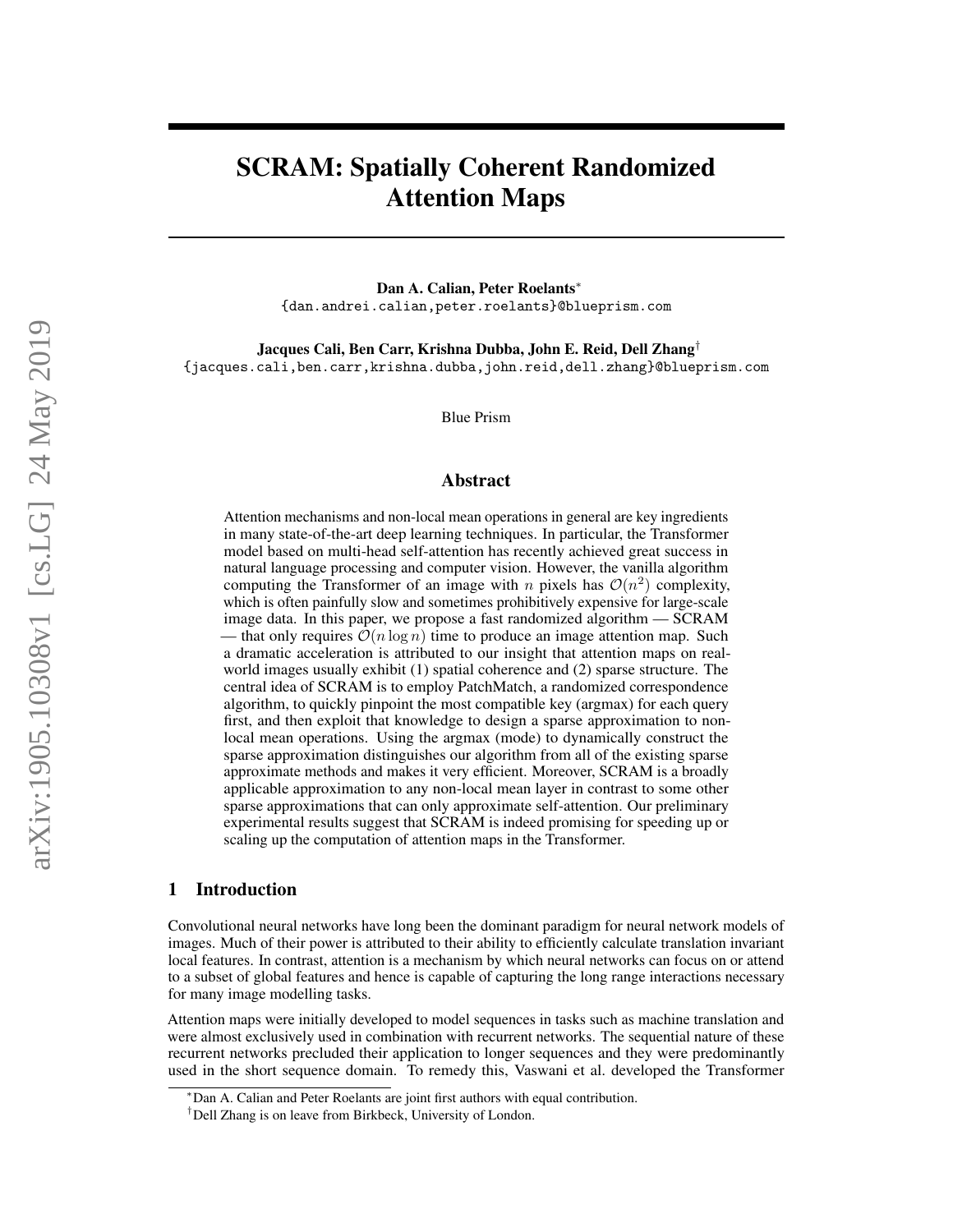attention architecture [\[29\]](#page-11-0) which eschews both recurrence and convolutions. It achieved state-of-theart performance on two WMT 2014 translation tasks. However, a quadratic run-time complexity in the length of the sequence still prevents widespread adoption of the Transformer for larger scale problems. Nevertheless, attention mechanisms continue to achieve state-of-the-art performance across text modeling tasks [\[11,](#page-10-0) [21\]](#page-11-1), image modeling tasks [\[32,](#page-11-2) [31,](#page-11-3) [4\]](#page-10-1), video classification [\[30\]](#page-11-4) and speech recognition [\[10\]](#page-10-2), albeit mostly on problems of limited size.

At the heart of most attention mechanisms is a per-query softmax operation over a vector of attention scores with one entry for each key to be attended to. Calculation of this softmax for every query over all keys results in a quadratic runtime complexity. Parmar et al. [\[25\]](#page-11-5) and Child et al. [\[9\]](#page-10-3) have investigated sparse approximations to this softmax. Despite empirical evidence that the structure of sparse approximations to softmax attention should depend on the data [\[9\]](#page-10-3), both methods use fixed structures for their sparse approximations. Our method is unique in that it uses the attention map's inputs to dynamically determine the structure of the sparse approximation. This is achieved using the efficient  $\mathcal{O}(n \log n)$  PatchMatch correspondence detection algorithm [\[2\]](#page-10-4) to suggest which keys are the best matches for every query. Thus, the structure of the sparsity in SCRAM is driven by the data. This permits greater levels of sparsity than previous approaches and consequently greater computational gains. SCRAM runs in  $\mathcal{O}(n \log n)$ , a significant improvement over the  $\mathcal{O}(n \sqrt{n})$ complexity of the newly emerged Sparse Transformer [\[9\]](#page-10-3) from OpenAI (see Section [3\)](#page-2-0).

In the rest of this paper, we first provide a precise definition of the problem that we address. Next, we review related work on improving the efficiency of attention maps and estimating the softmax when the number of categories,  $n$ , is high. Following that, we present our method and analyze its computational complexity. Finally, we present the results of preliminary experiments confirming the computational gains.

# 2 Background

Essentially, an *attention* function [\[1\]](#page-10-5) maps a query and a set of key-value pairs to an output. Here the queries and keys are vectors of dimension  $d_k$ , while the values and outputs are vectors of dimension  $d_v$ . For each query vector  $\mathbf{q}_i$ , the output vector  $\mathbf{o}_i$  is computed as the weighted average of the value vectors, where the weight for the j-th value vector  $v_i$ , i.e., the amount of allocated attention, is given by a compatibility function of the corresponding key vector  $\mathbf{k}_j$  with respect to the query vector  $\mathbf{q}_i$ . In this paper, we adopt the *scaled dot-product* compatibility function [\[29\]](#page-11-0) that has been proven to work well in practice

<span id="page-1-0"></span>
$$
a_{ij} = \frac{\mathbf{q}_i \cdot \mathbf{k}_j}{\sqrt{d_k}}\,,\tag{1}
$$

though it would be straightforward to replace the scaled dot-product with any other compatibility function. We apply a row-wise softmax to the compatibility scores,  $a_{ij}$ , to calculate the attention weights (or probabilities as you prefer depending on your interpretation)

$$
p_{ij} = \frac{\exp(a_{ij})}{\sum_l \exp(a_{il})} \,. \tag{2}
$$

Thus the *i*-th output vector  $o_i$  is

<span id="page-1-1"></span>
$$
\mathbf{o}_i = \mathbb{E}_{j \sim p_i}[\mathbf{v}_j] = \sum_j p_{ij} \mathbf{v}_j .
$$
 (3)

This soft attention mechanism which combines a dot-product compatibility function with a softmax operation can be seen as a specialisation of *non-local mean operations* [\[7,](#page-10-6) [30\]](#page-11-4). This framework has a more general form

<span id="page-1-2"></span>
$$
\mathbf{y}_{i} = \frac{1}{\mathcal{C}(\mathbf{q}_{i}, \mathbf{k})} \sum_{j} f(\mathbf{q}_{i}, \mathbf{k}_{j}) \mathbf{v}_{j}, \qquad (4)
$$

where in the soft attention specialisation we have

$$
f(\mathbf{q}_i, \mathbf{k}_j) = \exp\left(\frac{\mathbf{q}_i \cdot \mathbf{k}_j}{\sqrt{d_k}}\right) , \qquad (5)
$$

$$
\mathcal{C}(\mathbf{q}_i, \mathbf{k}) = \sum_l f(\mathbf{q}_i, \mathbf{k}_j) .
$$
 (6)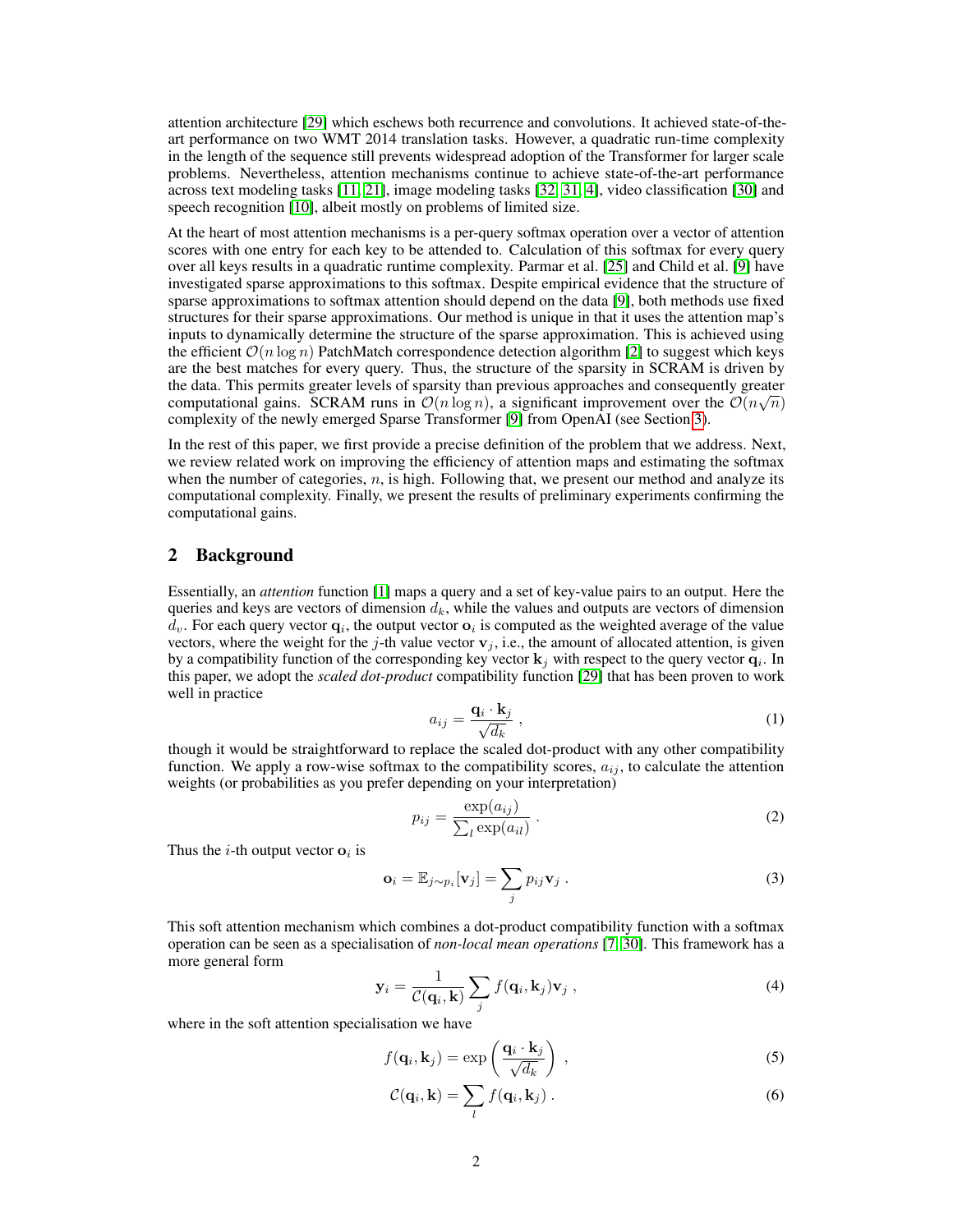*Self-attention* (a.k.a. intra-attention) is a variant of attention in which different positions of a given input attend to different positions of the same input. This implies that the number of queries, the number of keys, the number of values, and the number of outputs are the same. In the following, we denote the number of queries by n. For images of height H and width  $W, n = H \times W$ .

To enable the model to jointly attend to different positions from different representation sub-spaces, one can use *multi-head attention* [\[29\]](#page-11-0) which projects the original dmodel dimensional queries, keys and values to  $d_k$ ,  $d_k$  and  $d_v$  dimensional vectors respectively via h learned linear projections (resulting in  $h$  heads).

The *Transformer* [\[29\]](#page-11-0) is a transduction model that entirely discards recurrence and convolution operations but relies solely on multi-head attention mechanism (including both self-attention and attention between input and output) to encode and decode sequences. Due to its ability to capture long-range, subtle inter-dependencies in complex data, the Transformer has been shown to excel in a variety of deep-learning tasks [\[12,](#page-10-7) [25,](#page-11-5) [9\]](#page-10-3).

For a sequence of length  $n$ , one self-attention map in the Transformer connects each of the  $n$  positions (as queries) to each of the n positions (as keys) with dynamically-calculated attention weights. On one hand, this allows the Transformer to be much more powerful than those models with fixed, restricted connectivity patterns. On the other hand, this requires the construction of an  $n \times n$  matrix of attention weights for every attention head at every network layer. Obviously, such a  $\mathcal{O}(n^2)$  computational complexity [\[29\]](#page-11-0) makes the Transformer difficult to scale. In practice, even using the latest GPUs, the Transformer struggles to handle large inputs with more than a few thousand elements.

# <span id="page-2-0"></span>3 Related Work

#### 3.1 Scaling up attention maps

One well-known and widely-used engineering trick to reduce the memory usage of the Transformer is to re-compute the attention maps at "checkpoints" during back-propagation [\[8,](#page-10-8) [15,](#page-11-6) [9\]](#page-10-3). However, this does not get to the root of the problem, as the saving of memory space comes at the cost of incurring more computation (i.e., slower speed). Furthermore, as we have mentioned above, even the computation of one single full self-attention map is intractable for very large inputs due to its quadratic computational complexity. Having said that, this technique is orthogonal to ours and thus can be used in conjunction.

Several works have tried to address the scalability concerns with attention maps. These make use of several common ideas: sparse methods compute the attention map on a subset of the keys; recurrent methods propagate information from distal regions using recurrent networks; and summary methods calculate attention maps on summaries of sets of keys.

One examplar of sparse methods is the *Image Transformer* [\[25\]](#page-11-5), a variant of the Transformer that restricts self-attention computation to a small local neighborhood of keys in the input sequence centered around the respective output position (query) [\[29\]](#page-11-0) and thus increases the size of images the model can analyze. Another is the *Sparse Transformer* [\[9\]](#page-10-3) by OpenAI. It is a modification of the Transformer architecture utilizing sparse factorizations to reduce the time and memory requirements from  $\mathcal{O}(n^2)$  to  $\mathcal{O}(n\sqrt{n})$ . Wang et al. apply *Non-local Neural Networks* [\[30\]](#page-11-4) to images and videos. They use non-local mean operations [\[7\]](#page-10-6) (generalisations of self-attention) to model global interactions and use a fixed sparse pooling structure to improve the runtime of their method. *Monotonic Chunkwise Attention* [\[10\]](#page-10-2) uses a monotonicity assumption on the ordering of the input and output to slide a soft attention window over the input.

Dai et al. developed *Transformer-XL* [\[11\]](#page-10-0), a segment-level recurrence method with state reuse. This is a modification of the Transformer architecture that extends the context over which attention is paid whilst avoiding the quadratic complexity. Ironically they reintroduce recurrence into an architecture motivated by the desire to avoid it.

Recurrent methods that use summaries include *End-to-End Memory Networks* [\[28\]](#page-11-7) which implements attention over a large external memory; Britz et al. present a method [\[6\]](#page-10-9) that summarises attention scores in a fixed size memory.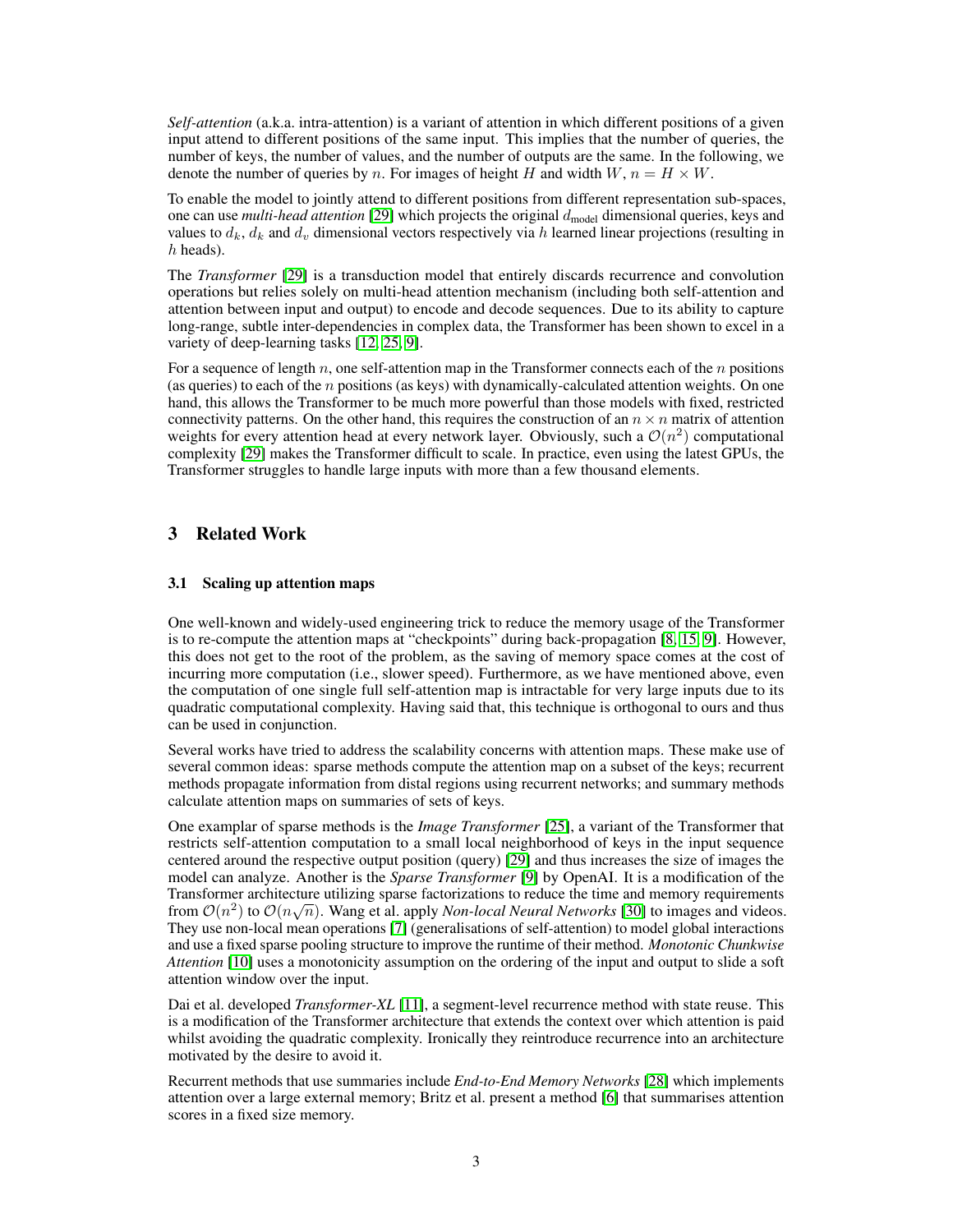#### 3.2 Approximating the softmax function

Another research direction relevant to our work is the problem of approximating the softmax when the number of categories is large. This has a long history that has mostly been motivated by the size of vocabularies in NLP tasks and the consequent runtime inefficiencies when predicting words. We note that most of the approaches to this problem assume no spatial coherence in the keys and therefore struggle to achieve runtimes comparable to those possible under this assumption.

Several approaches rely on sampling [\[5,](#page-10-10) [16,](#page-11-8) [23,](#page-11-9) [33\]](#page-11-10), while some others leverage structure in the vocabulary, to efficiently calculate the softmax [\[24,](#page-11-11) [19\]](#page-11-12). We will discuss more about sampling in Section [4.2.2.](#page-6-0)

## 3.3 The image correspondence problem

When the Transformer model is applied to images, the queries, keys and values correspond to the pixels (or  $1 \times 1$  patches) in the given image. In this context, one crucial step in the computation of the Transformer model — measuring the compatibility/similarity between each query and each key — has actually already been studied in the fields of computer graphics and also computer vision for many years. It is called the *image correspondence* problem where the aim is to ascertain which parts of one image A correspond to which parts of another image B.

PatchMatch [\[2\]](#page-10-4) is a highly efficient *randomized* algorithm for finding approximate nearest neighbour matches between image patches. The original authors subsequently generalized PatchMatch [\[3\]](#page-10-11) to handle finding multiple nearest neighbours (not just the nearest neighbour), to perform matching using arbitrary patch descriptors and distance metrics (not just on Euclidean distance between patches of RGB values), and to search across rotation and scale (not just translation). Thus, the generalized PatchMatch algorithm can be used to estimate the nearest neighbours of a set of correspondences (a.k.a. compatibilities). Throughout the remaining parts of this paper, we simply refer to the *generalized* version of the PatchMatch algorithm [\[3\]](#page-10-11) as PatchMatch.

Specifically, given a set of queries  $Q = {\mathbf{q}_i}$ , a set of keys  $K = {\mathbf{k}_j}$  and a function defining a correspondence between queries and keys  $f:Q\times K\to\mathbb{R}$ , PatchMatch estimates a set  $\hat{J}_i$  of size  $\kappa$ that achieves close to the maximum obtained by

$$
J_i = \underset{|J|=\kappa}{\arg \max} \sum_{j \in J} f(\mathbf{q}_i, \mathbf{k}_j), \qquad \forall \ 1 \le i \le |Q| \tag{7}
$$

To simplify exposition we consider the case of self-attention on image data, where we define  $n$  as the number of pixels in the image:  $n = H \times W$ ; this corresponds to having n keys and n queries. A naïve brute force nearest neighbour search (for a single neighbour) would have a computational complexity of  $\mathcal{O}(n^2)$ , PatchMatch [\[2\]](#page-10-4) is able to achieve  $\mathcal{O}(n \log n)$  with strong convergence guarantees due to the following reasons:

- *Dimensionality of output space*. It only tries to find  $\mathcal{O}(n)$  matches instead of the full  $\mathcal{O}(n^2)$ .
- *Natural structure of images*. Natural images exhibit spatial coherence, pixels close to each-other are likely to be similar.
- *The law of large numbers*. A non-trivial fraction of random nearest neighbour assignment for each query  $q_i \in Q$  will likely be good guesses as illustrated by Barnes et al. [\[2\]](#page-10-4). These good matches can be exploited to find increasingly more good matches by iteratively propagating local neighbouring matches.

When searching for multiple  $\kappa$  nearest neighbours the naïve brute force method would have  $\mathcal{O}(n^2 \log \kappa)$  computational complexity, achieved using n efficient  $\mathcal{O}(n \log \kappa)$  partial sorts over the correspondences of each individual query with all the keys. The serial heap variant of the multiple neighbours PatchMatch algorithm [\[3\]](#page-10-11) is able to achieve a better computational complexity of  $\mathcal{O}(n \log n \kappa \log \kappa)$ .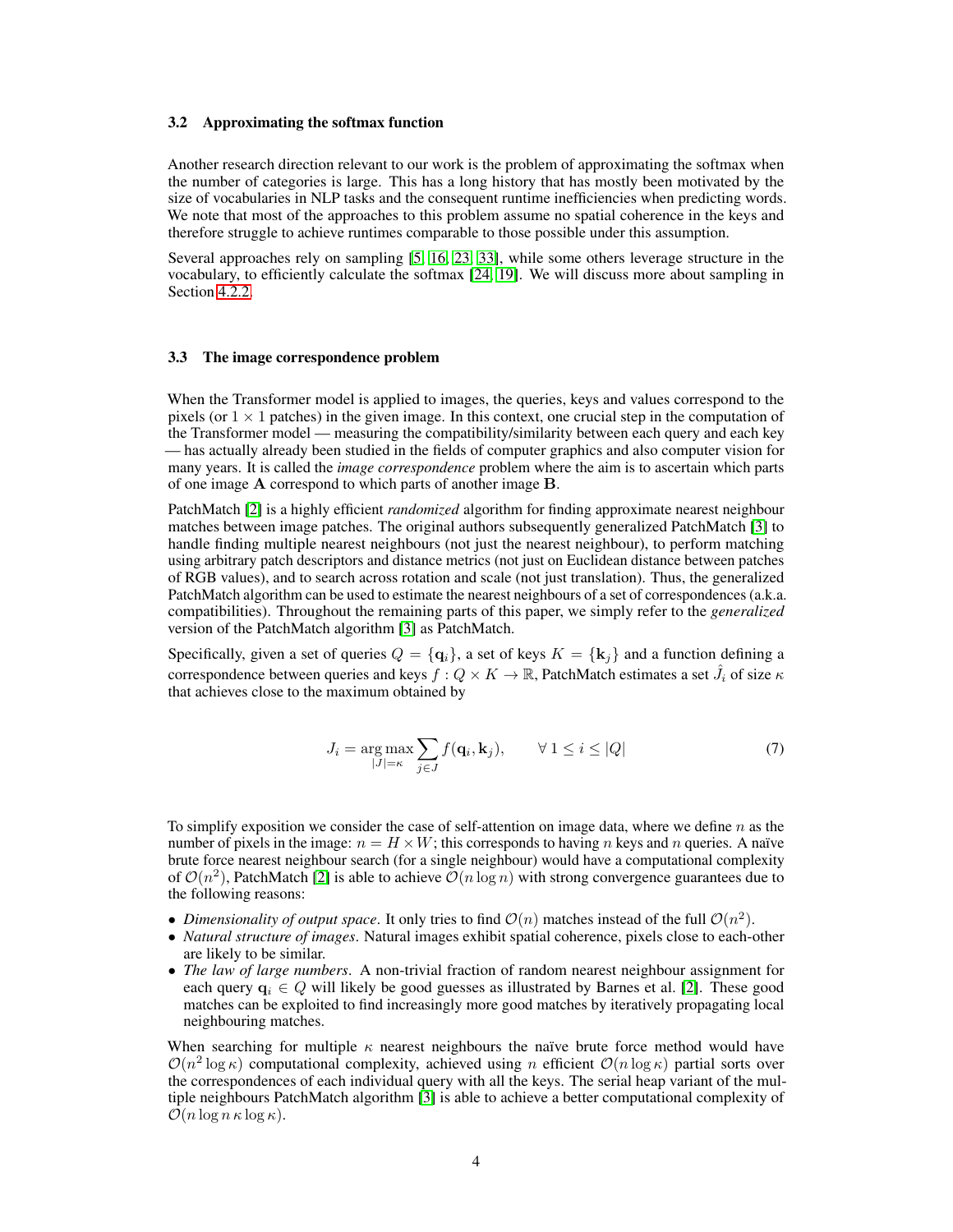<span id="page-4-0"></span>

Figure 1: To accelerate the computation of attention maps for the Transformer model, the proposed SCRAM algorithm exploits (a) the *spatial coherence* of attention maps via the adapted PatchMatch algorithm and (b) the *sparse structure* of attention maps via focusing on the best matching key's small local neighborhood.

## 4 Our Approach

#### 4.1 Assumptions

Our experience suggests that visual attention maps on real-world images usually exhibit the following two properties:

- (1) *spatial coherence* the queries close to each other tend to have similar distributions of attention over the keys, i.e., a shift in query along a spatial dimension is likely corresponding to an equal shift in key for attention;
- (2) *sparse structure* one query's attention distribution tends to concentrate on a small local area of keys, though that area is not necessarily near the respective query.

These observations are consistent with the previous research findings in both human vision [\[20\]](#page-11-13) and computer vision [\[31,](#page-11-3) [25,](#page-11-5) [9\]](#page-10-3). The development of our fast approximate algorithm for attention computation is motivated by the above insights (see Fig. [1\)](#page-4-0).

#### 4.2 Algorithms

We propose to employ the PatchMatch algorithm to find the nearest neighbours field (NNF), of  $\kappa$ nearest neighbours, from the queries to the keys. We use the NNF to compute a sparse approximation to the full nearest neighbour distribution (NND) (Equation [\(2\)](#page-1-0)) as defined by the full attention map.

Given the indices of the  $\kappa$  most compatible keys  $\hat{J}_i$  for query  $\mathbf{q}_i$  returned from PatchMatch we define our sparse approximate distributions  $\hat{p}_i$  as

<span id="page-4-1"></span>
$$
\hat{p}_{ij} \propto \begin{cases} \exp\left(\mathbf{q}_i \cdot \mathbf{k}_j / \sqrt{d_k}\right) & \text{if } j \in \hat{J}_i \\ 0 & \text{otherwise} \end{cases}
$$
\n(8)

and our  $i'$ th approximate output vector is (c.f. Equation  $(3)$ )

$$
\hat{\mathbf{o}}_i = \mathbb{E}_{j \sim \hat{p}_i}[\mathbf{v}_j] = \sum_{j \in \hat{J}_i} \hat{p}_{ij} \mathbf{v}_j .
$$
\n(9)

We use two distinct variants of the PatchMatch algorithm. The top- $\kappa^{(\text{max})}$  variant returns an estimate of the best  $\kappa^{(\text{max})}$  keys for each query without regard to their spatial location. We expect the full NND to be multimodal, however the top- $\kappa^{(max)}$  keys will often be located proximally in the same mode. To address this, we use a top- $\kappa^{\text{(mode)}}$  variant which finds the best  $\kappa^{\text{(mode)}}$  keys for each query whilst maintaining spatial separation as defined by a hyper-parameter L.

We base our PatchMatch attention algorithm on the the jump-flood GPU-version of PatchMatch [\[2\]](#page-10-4) which has a complexity of  $\mathcal{O}(n \log n)$  for approximating the argmax of the attention map. To compute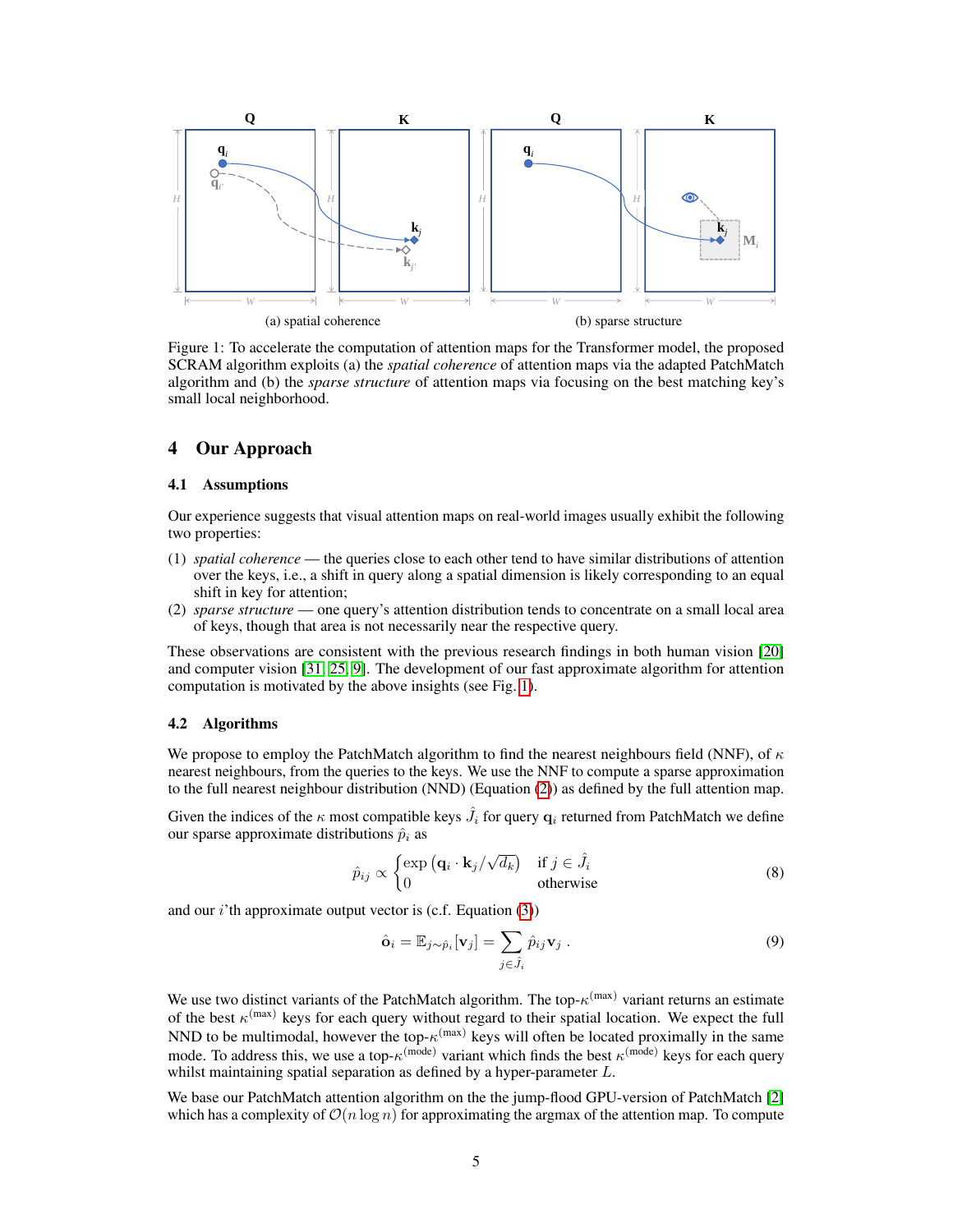multiple nearest keys we run the jump-flood PatchMatch argmax algorithm multiple times while enforcing: (1) non-duplicate key locations, for the top- $\kappa^{(\text{max})}$  variant, and (2), spatial separation of L between candidate key locations, for the top- $\kappa^{\text{(mode)}}$  variant. We illustrate our adapted PatchMatch algorithm in Algorithm [1;](#page-5-0) we note that the difference between top- $\kappa^{(max)}$  and the top- $\kappa^{(mode)}$  variants is encapsulated in the is\_index\_valid( $\cdot$ ) function, which enforces the spatial separation or nonduplication constraint on key indices.

Furthermore, as described in the main SCRAM algorithm (Alg. [2\)](#page-6-1) we also expand each of the top- $\kappa^{(\text{mode})}$  modes into a small  $(2b+1)^2$  local neighbourhood; we illustrate this process for a top-1 run in Figure [1.](#page-4-0) The case of  $b = 0$  corresponds to using just the returned neighbour(s) from PatchMatch without any neighbourhood expansion. The special case of  $b = 0$  and  $\kappa = 1$  corresponds to simply computing the argmax over the keys' correspondences for each query.

The runtime complexity of our PatchMatch variants, top- $\kappa^{(\text{max})}$  and top- $\kappa^{(\text{mode})}$ , is  $\mathcal{O}(n\kappa\delta\log n)$ where  $\delta$  is the runtime complexity of is\_index\_valid( $\cdot$ ), of which an optimal implementation, e.g. using a bloom filter, for avoiding invalid indices would have constant computational complexity.

#### Algorithm 1: Adapted GPU-variant of PatchMatch for 2D attention maps

```
Input:
```
- Q: the  $H \times W \times d_k$  query image whose pixel at position  $(x, y)$  is represented by the query vector  $\mathbf{q}_{x,y}$ .
- K: the  $H \times W \times d_k$  key image whose pixel at position  $(x, y)$  is represented by the key vector  $\mathbf{k}_{x,y}$ .
- T: the number of iterations ( $T = 8$  by default).
- J: the  $C \times H \times W \times 2$  nearest neighbour fields computed from C previous runs of this algorithm.
- *b*: the neighbourhood size parameter.

#### Output:

• j: the  $H \times W \times 2$  output nearest neighbour field, where  $j_{x,y}$  contains the  $(u, v)$  index of the best matching key  $\mathbf{k}_{u,v}$  for query  $\mathbf{q}_{x,y}$ .

|                         | /* Randomly initialize the nearest neighbour field j                                                                     | $\ast/$ |
|-------------------------|--------------------------------------------------------------------------------------------------------------------------|---------|
|                         | <b>1 foreach</b> <i>position</i> $(x, y)$ <b>do</b>                                                                      |         |
| $\mathbf{2}$            | Initialize $\mathbf{j}_{x,y}$ randomly with $(u, v)$ s.t. $0 \le u < H$ and $0 \le v < W$                                |         |
|                         | 3 for $t \in [1, \ldots, T]$ do                                                                                          |         |
| $\overline{4}$          | <b>parallel foreach</b> <i>position</i> $(x, y)$ <b>do</b>                                                               |         |
|                         | /* Extract current best matching key from j                                                                              | $\ast/$ |
| $\overline{\mathbf{5}}$ | $(u, v) \leftarrow \mathbf{j}_{x,y}$                                                                                     |         |
|                         | /* Propagation step                                                                                                      | $\ast/$ |
| 6                       | <b>for</b> $jump \in [8, 4, 2, 1]$ do                                                                                    |         |
| $\overline{7}$          | for neighbour_direction $\in \{\uparrow, \downarrow, \Leftarrow, \Rightarrow\}$ do                                       |         |
| 8                       | $(r, s) \leftarrow$ propagate_from_neighbour() (neighbour_direction, jump)                                               |         |
| 9                       | if $\mathbf{q}_{x,y}\cdot\mathbf{k}_{r,s} > \mathbf{q}_{x,y}\cdot\mathbf{k}_{u,v}$ and is_index_valid $(r,s,\mathbf{J})$ |         |
| 10                      | then                                                                                                                     |         |
| 11                      | $\begin{array}{ c c c }\hline \quad (u,v) \leftarrow (r,s) \\\hline \end{array}$                                         |         |
|                         |                                                                                                                          |         |
|                         | /* Random search step                                                                                                    | $\ast/$ |
| 12                      | $R = max(H, W)$                                                                                                          |         |
| 13                      | for distance $\in$ $[R, \frac{R}{2}, \frac{R}{2^2}, \dots, 1]$ do                                                        |         |
| 14                      | $(r, s) \leftarrow \texttt{random\_search\_around\_neighbor()}(u, v, \texttt{distance})$                                 |         |
| 15                      | if $\mathbf{q}_{x,y} \cdot \mathbf{k}_{r,s} > \mathbf{q}_{x,y} \cdot \mathbf{k}_{u,v}$ and is_index_valid $(r, s, J)$    |         |
| 16                      | then                                                                                                                     |         |
| 17                      | $(u, v) \leftarrow (r, s)$                                                                                               |         |
| 18                      | /* Update index of best matching key in j<br>$\mathbf{j}_{x,y} \leftarrow (u,v)$                                         | $\ast/$ |
|                         |                                                                                                                          |         |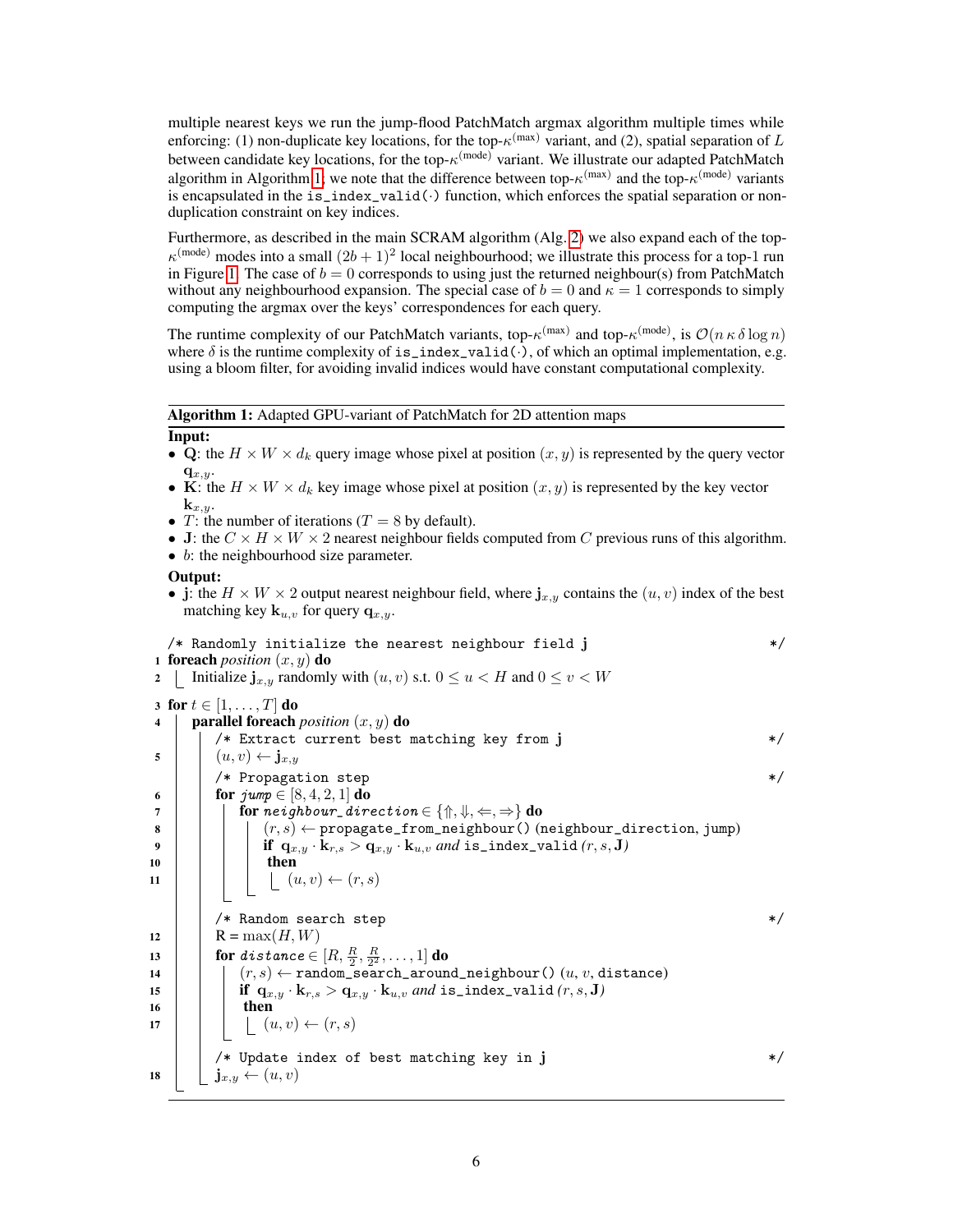# **Algorithm 2:** SCRAM with  $\kappa$  matches and b local neighbourhood expansion

#### <span id="page-6-1"></span>Input:

- Q: the  $H \times W \times d_k$  query image whose i-th query vector  $q_i$  represents its i-th pixel.
- K: the  $H \times W \times d_k$  key image whose *i*-th key vector  $\mathbf{k}_i$  represents its *i*-th pixel.
- V: the  $H \times W \times d_v$  value image whose *i*-th value vector  $v_i$  represents its *i*-th pixel
- *b*: the neighbourhood size parameter.

Output:

- O: the  $H \times W \times d_v$  output image whose i-th output vector  $\hat{\mathbf{o}}_i$  represents its i-th pixel.
- 1 Run adapted PatchMatch several times (Algorithm [1\)](#page-5-0) to find the  $\kappa = \kappa^{(\text{max})}$ , or  $\kappa = \kappa^{(\text{mode})}$ , indices of the best matching keys  $\mathbf{k}_j$  for each query  $\mathbf{q}_i$ ; with its output stored in  $\hat{J}_i$ , where i corresponds to the  $(x, y)$  2D index

/\* Expand local neighbourhood around the  $\kappa$  best matching keys  $*$ / 2 foreach *position*  $(x, y)$  do

<sup>3</sup> for e ∈ [1, . . . , κ] do <sup>4</sup> Expand the (2b + 1)<sup>2</sup> local neighbourhood centered around the e th best match (u, v) as <sup>5</sup> Jˆ<sup>e</sup> <sup>i</sup> ← (u − b, v − b) · · · (u − b, v + b) . . . . . . . . . (u + b, v − b) · · · (u + b, v + b) 

6 Flatten all  $\kappa(2b+1)^2$  matches for each query *i* into a single neighbourhood field indexed by the query  $\hat{J}_i$ 

/\* Compute output oˆ<sup>i</sup> \*/

7 **foreach** *query*  $q_i \in Q$  **do** 

8 Compute the sparse attention distribution  $((8))$  $((8))$  $((8))$  using the softmax function, that is

$$
\mathbf{9} \quad \hat{p}_{ij} = \begin{cases} \frac{\exp(\mathbf{q}_i \cdot \mathbf{k}_j/\sqrt{d_k})}{\sum_{l \in \hat{J}_i} \exp(\mathbf{q}_i \cdot \mathbf{k}_l/\sqrt{d_k})} & \text{if } j \in \hat{J}_i\\ 0 & \text{otherwise} \end{cases}
$$

10 Compute the attention "glimpse" output  $\hat{\mathbf{o}}_i = \mathbb{E}_{j \sim \hat{p}_i} [\mathbf{v}_j] = \sum_{j \in \hat{J}_i} \hat{p}_{ij} \mathbf{v}_j$ 

#### 4.2.1 Auto-regressive generative models

To make use of this algorithm for autoregressive sequence (image) generation [\[29,](#page-11-0) [25,](#page-11-5) [9\]](#page-10-3), one just needs to mask the results of the query-key comparisons appropriately in the decoder so as to ensure that the model cannot attend to the positions that have not been generated yet.

#### <span id="page-6-0"></span>4.2.2 Monte Carlo estimators

Sparse approximations (Equation [\(8\)](#page-4-1)) to the sum (Equations [\(3\)](#page-1-1) or [\(4\)](#page-1-2)) will almost always be biased in that

$$
\mathbb{E}_{\hat{p}_i}[\hat{\mathbf{o}}_i] \neq \mathbf{o}_i \tag{10}
$$

unless for example v is constant over  $j$ . The Monte Carlo estimators we describe below do not have this drawback. Another view is to note that for our approximation to be accurate we rely on  $\hat{J}_i$  covering enough of the keys with the largest attention weights. This in turn relies on our sparsity assumption. As Monte Carlo estimators use increasing numbers of samples they can overcome this dependence on the sparsity assumption as they visit more keys. On the other hand, we never wish to use  $n$  or more samples as this would be as expensive as calculating the exact attention map without resorting to any approximation. We propose that Monte Carlo methods are suitable as a middle-ground between the sparse approximation and the exact calculation of the attention map. Whilst their theoretical properties in the limit of many samples are attractive we suggest they are useful as approximate methods for fewer than  $n$  samples. In addition to the above considerations, the stochastic nature of Monte Carlo estimators provides an additional benefit: randomness (for example dropout) has been noted to act as a regularizer and reduce over-fitting in neural networks [\[27\]](#page-11-14). Here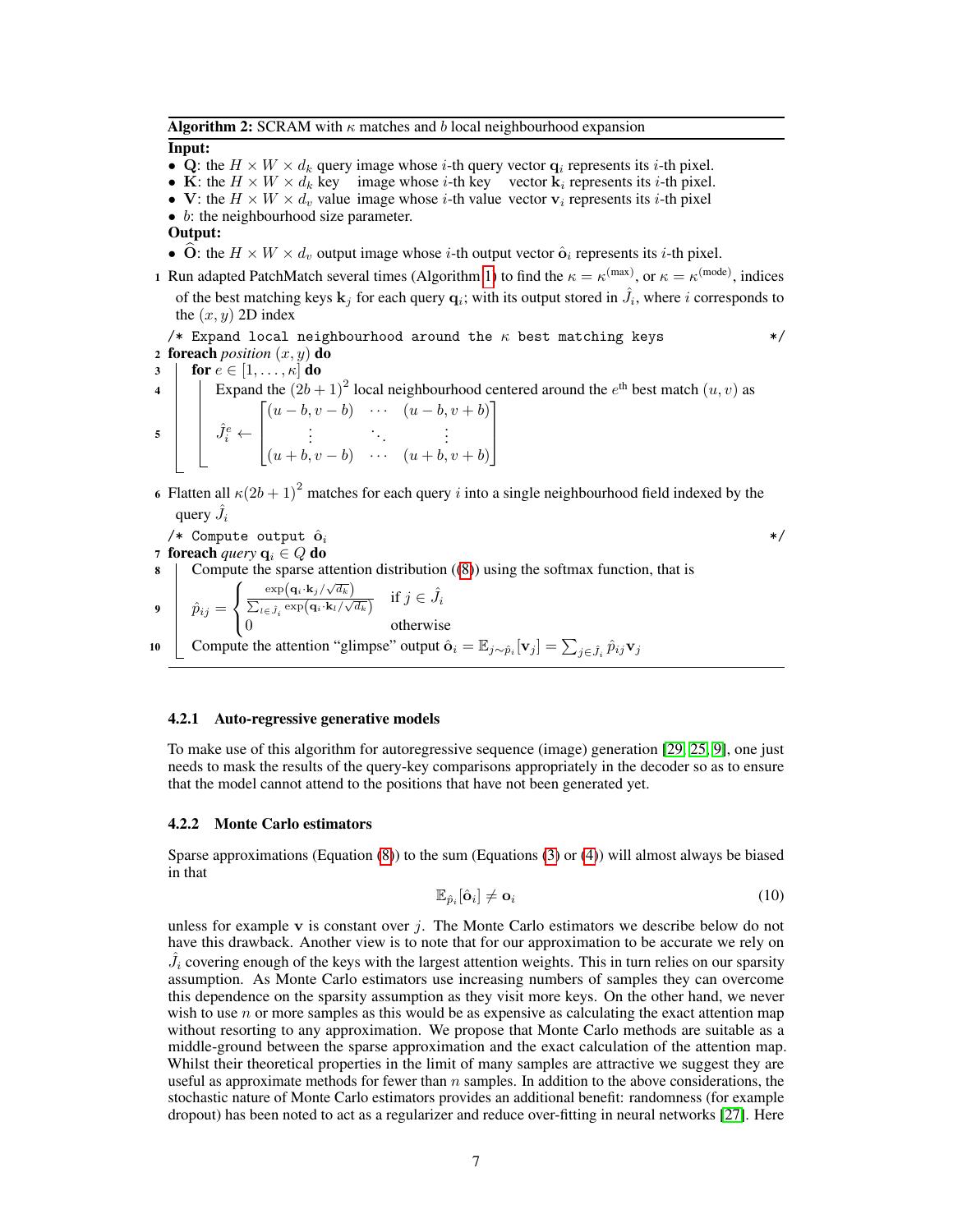we describe two estimators, one based on Self-Normalized Importance Sampling and the other on the Metropolis-Hastings Markov Chain Monte Carlo (MCMC) algorithm.

Self-Normalized Importance Sampling (SNIS) [\[26\]](#page-11-15) is a Monte Carlo technique for estimating the expectation of a function with respect to an unnormalized probability distribution. In our method the probability distribution is defined in Equation [\(2\)](#page-1-0) and the unnormalized distribution  $p_i^{(u)}$  is defined by

$$
p_i^{(u)}(j) = p_{ij}^{(u)} = \exp(a_{ij}) = \exp\left(\frac{\mathbf{q}_i \cdot \mathbf{k}_j}{\sqrt{d_k}}\right) \,. \tag{11}
$$

Note that although we know the normalized distribution, the normalizing constant involves a sum over all  $j$  which we are trying to avoid calculating. To implement SNIS, we use importance distributions  $r_i(j)$  which will be defined later. First we describe the method. T samples are drawn from each importance distribution

$$
j'_{it} \sim r_i , \qquad 1 \le t \le T . \tag{12}
$$

Each sample has an associated weight (a.k.a. importance or likelihood ratio)

$$
w_{it} = \frac{p_i^{(u)}(j'_{it})}{r_i(j'_{it})} = \frac{p_{ij'_{it}}^{(u)}}{r_{ij'_{it}}} ,
$$
\n(13)

and the estimator that approximates  $\mathbf{o}_i$  as defined in Eq. [\(3\)](#page-1-1) is calculated as

$$
\hat{\mathbf{o}}_i^{\text{IS}} = \frac{\sum_t w_{it} \mathbf{v}_j}{\sum_t w_{it}} \approx \mathbb{E}_{j \sim p_i}[\mathbf{v}_j]. \tag{14}
$$

After calculating the estimate, diagnostics should be used to assess the performance of SNIS. An approximation to the delta method [\[13\]](#page-10-12) estimate of our estimator's variance is

$$
\text{Var}(\hat{\mathbf{o}}_{ie}^{\text{IS}}) = \sum_{t=1}^{T} w_{it}^{2} (\mathbf{v}_{j_{it}'e} - \hat{\mathbf{o}}_{ie}^{\text{IS}})^{2} , \qquad 1 \le e \le d_{v} , \qquad (15)
$$

and the effective sample sizes (ESS) are

$$
T_i^{\text{ESS}} = \frac{\left(\sum_t w_{it}\right)^2}{\sum_t w_{it}^2} \tag{16}
$$

which represent how many samples we have effectively drawn from the normalized distribution  $p_i$ . Note that large weights reduce the ESS.

All that remains is to choose the importance distributions,  $r_i$ . These should be close to the unknown  $p_i$ . Given that we cannot obtain  $r_i(j) \propto p_i(j)$  we prefer to choose  $r_i$  with fatter tails than  $p_i$  if possible. This reduces the weights  $w_{it}$  obtained when rare  $j'_{it}$  are sampled thus improving the ESS.

Given the above and making use of our knowledge of  $\kappa^{(\text{mode})}$  modes of  $p_i$  obtained from PatchMatch, we propose an importance distribution that is a mixture of local densities at each mode and a uniform distribution

$$
r_i(j) = r_{ij} = \frac{\alpha}{\kappa^{(\text{mode})}} \sum_{m=1}^{\kappa^{(\text{mode})}} g(j; \theta_{im}, \phi) + \frac{1-\alpha}{n}, \qquad (17)
$$

where  $g(j; \theta_{im}, \phi)$  is a local density (for example a radial basis function (RBF) based on pixel-to-pixel distances) centered at the peak of the m'th mode  $\theta_{im}$  of  $p_i$ ;  $\phi$  is a parameter for g (for example the RBF length-scale) shared across i and m; and  $\alpha$  defines the mixture proportions.

Metropolis-Hastings (MH) [\[22,](#page-11-16) [17\]](#page-11-17) sampling produces samples from a target distribution. These samples can be used to estimate expectations of random quantities with respect to the target distribution. In our case we have several target distributions which are again the  $p_i$  as in SNIS. Like SNIS, MH does not need to calculate the normalization constant and will work directly with the unnormalized distribution.

We propose to run  $\kappa^{(\text{mode})}$  chains (or a multiple thereof) for each i. We suggest to start each chain at one of the modes found by PatchMatch. A simple symmetric proposal distribution should be used such as a RBF based on pixel-to-pixel distances in the image.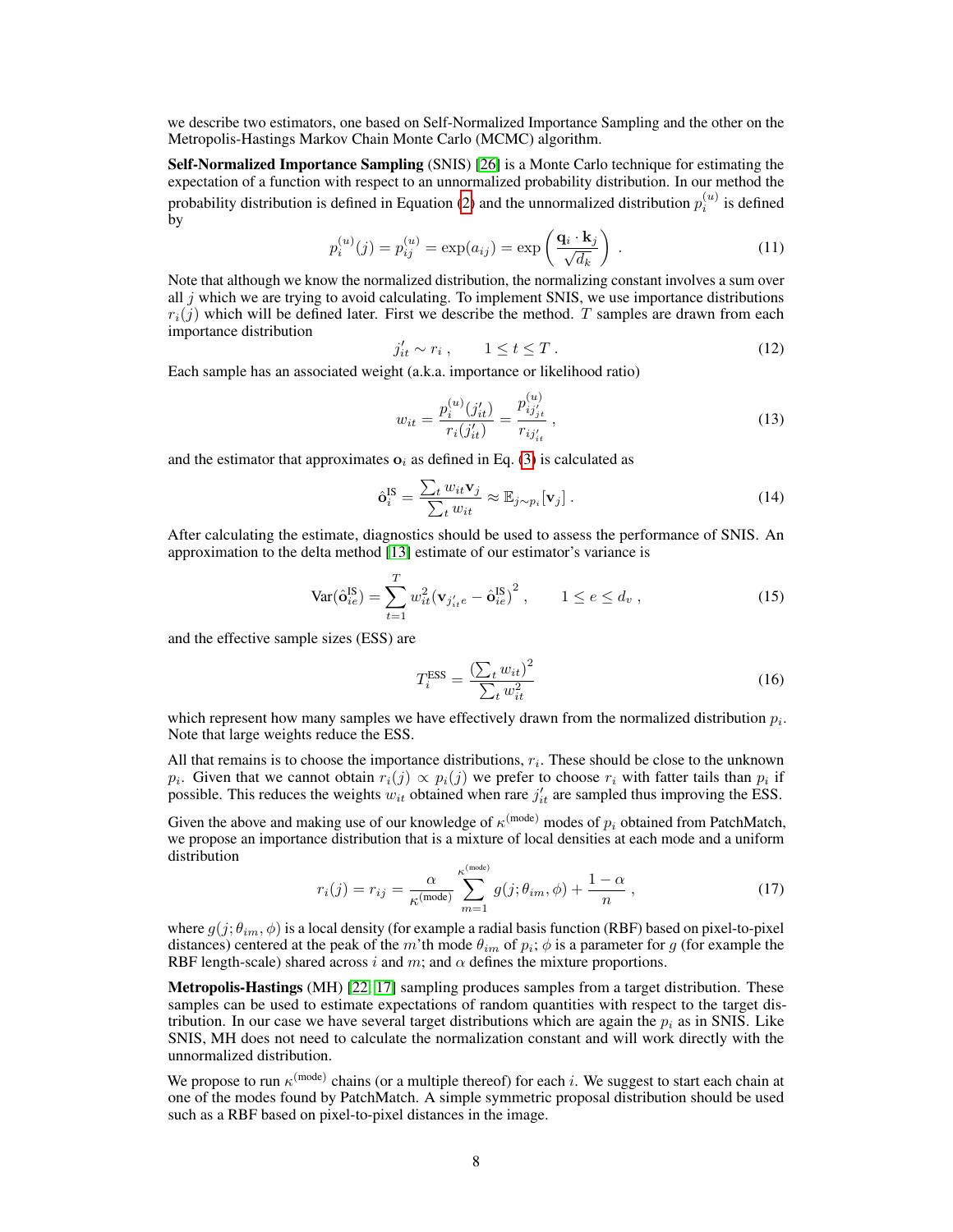As with SNIS, diagnostics should be used to assess the behaviour of the chains, the easiest to calculate being the acceptance rate which should not be too low.  $\hat{R}$  statistics [\[14\]](#page-10-13) could also be applied but in practice we do not necessarily wish to generate enough samples in order to mix the chains, rather we wish each chain to explore the neighbourhood of the mode it was initialized in. For the same reason, we choose not to use a burn-in phase for the chains.

Note that SNIS is easily parallelized in both dimensions  $i$  and  $t$  which suits GPU implementations. In contrast, MH is inherently a sequential algorithm. Nevertheless, opportunities for parallelism still exist: first, the estimators for those *n* different  $p_i$ -s can be run in parallel; and second, all the  $\kappa^{\text{(mode)}}$ chains for each  $p_i$  can be sampled concurrently.

## 4.3 Discussion

Our proposed technique falls into the category of sparse methods (see Section [3\)](#page-2-0). To the best of our knowledge, Image Transformer [\[25\]](#page-11-5) and Sparse Transformer [\[9\]](#page-10-3) are the two most closely related works. In comparison to the former, our method also focuses attention on a small local area, but unlike their method, that small local area does not have to be around the respective query: it could be anywhere in the image, which is much more flexible and realistic. As pointed out by Child et al. [\[9\]](#page-10-3), at least on some layers of the Transformer the dynamic attention could stretch over the entirety of the image, and having such a sense of the global structure would be important for autoregressive generative modeling of images and other tasks. In comparison to the latter, our method utilizes more general global sparsity patterns of attention maps than their regular, rigid "strided" and "fixed" sparsity patterns, achieves an even lower computational complexity  $\mathcal{O}(n \log n)$ , and works for not just self-attention maps but general attention maps where the set of queries is different from the set of keys.

The reason that our method can outperform those existing sparse methods is because it exploits not only the spatial coherence (of keys) *within* an individual query (as existing methods do) but also the spatial coherence *across* queries. Therefore our method does have the prerequisite that the attention maps need to be computed from many queries to many keys (as in the case of self-attention in the Transformer) and those attention maps show spatial coherence collectively (as in the case of most real-world natural images).

# 5 Experiments

Visualisations of our sparse attention map between queries Q and keys K produced by top- $\kappa^{\text{(max)}}$ and top- $\kappa^{(\text{mode})}$  compared to full dot-product attention attention map as in [\[29\]](#page-11-0) are shown in Fig. [2.](#page-8-0) These illustrate the sparsity of the model and the ability to consistently capture the maxima in the dot product between queries and keys.

<span id="page-8-0"></span>

Figure 2: Visualization of our top- $\kappa^{(\max)}$  and top- $\kappa^{(\text{mode})}$  sparse attention maps versus the full attention map in a full dot-product attention model showing the attention map after softmax is applied per query. Note how our sparse map is consistently finding the peaks of the full attention map. The maps were generated by artificially creating queries  $Q$  and keys  $K$  as a low-rank SVD approximation  $(d_k = 4)$  of a selected image. The  $n = H \times W = 128 \times 1 = 128$  queries and keys result in the  $128 \times 128$  displayed attention maps.

Comparisons of our sparse self-attention maps for a single query q produced by top- $\kappa^{(\text{max})}$  and top- $\kappa^{(mode)}$  are shown in Fig. [3.](#page-9-0) Observe how top- $\kappa^{(mode)}$  spreads the sparse attention map over the 3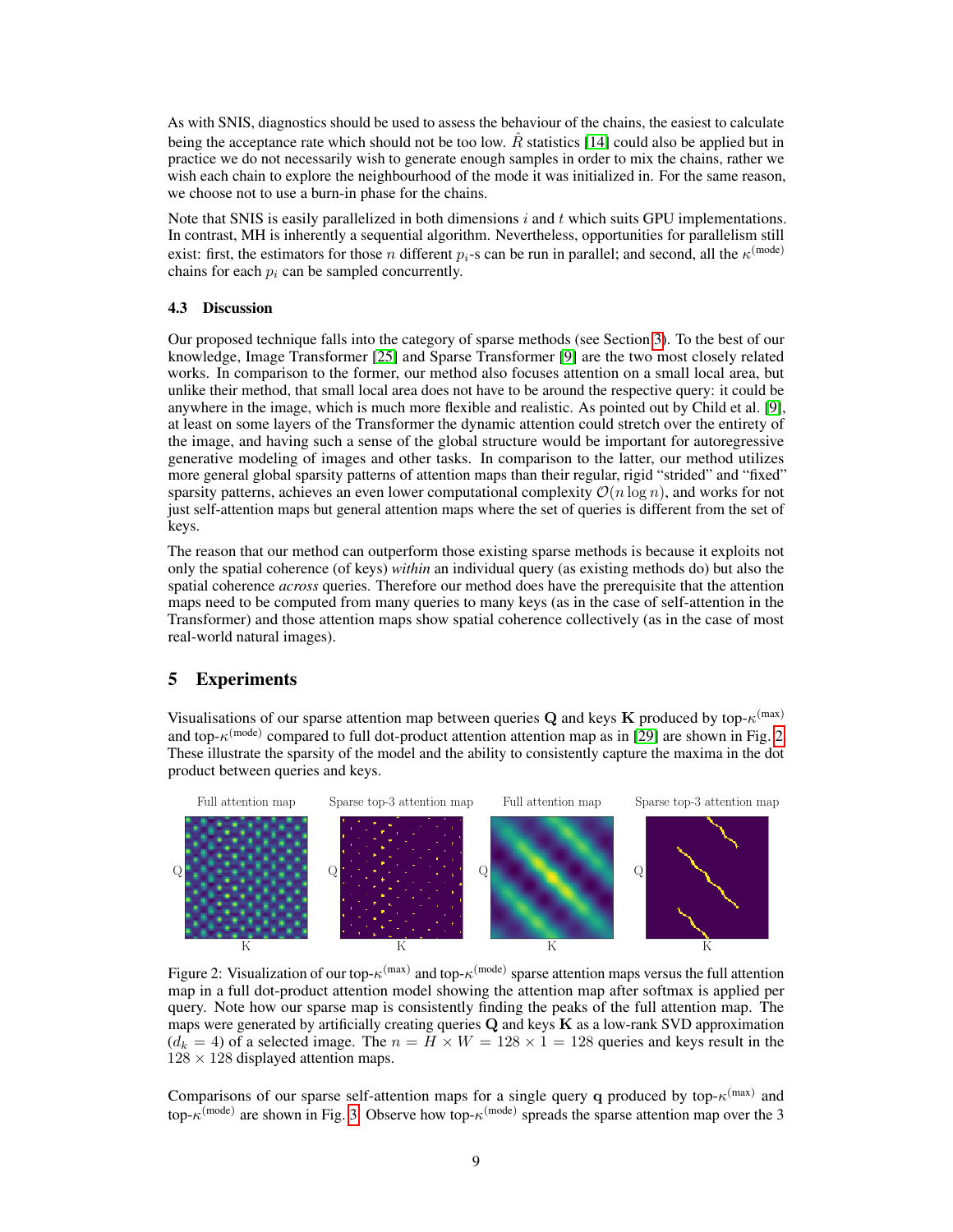blobs in the keys K while top- $\kappa^{(\text{max})}$  clusters the attention around the blob with the highest (darkest) activation.

<span id="page-9-0"></span>

Figure 3: Visualization of our top- $\kappa^{(\text{max})}$  and top- $\kappa^{(\text{mode})}$  sparse attention map versus the full attention map in a full dot-product attention for self attention at query  $q_{4.5}$ .

Performance experiments were conducted comparing the computation time for the forward pass between our model, the vanilla Transformer [\[29\]](#page-11-0), and the Sparse-block Transformer [\[9\]](#page-10-3). Results are visualized in Fig. [4](#page-9-1) demonstrating that our PatchMatch Attention attention model scales log-linear with respect to the image size. We plan to augment these graphs in the future showing memory and time usage for the backwards pass of the different models.

<span id="page-9-1"></span>

Figure 4: The computational cost of performing a forward pass through a single attention layer for different image sizes. Each result is an average of 5 runs. *Full Attention* refers to a vanilla self-attention implementation, as used in [\[29\]](#page-11-0). *Sparse Attention* refers to the sparse attention implementation from the Sparse Transformer [\[9\]](#page-10-3). For *PatchMatch Attention*,  $κ<sup>(max)</sup>$  refers to the top- $κ<sup>(max)</sup>$  matches. The number of feature layers  $d_k$  was kept fixed at 3 with batch size 1. Experiments were run on a single Nvidia GeForce RTX 2080 GPU.

In addition to the runtime performance experiments, we are working on evaluating our PatchMatch Attention module on different tasks such as image classification, detection, video recognition, and sequence generation.

# 6 Conclusions

In this paper we have proposed a novel algorithm, named Spatially Coherent Randomized Attention Maps (SCRAM), to accelerate the computation of attention, e.g., in the Transformer, for very large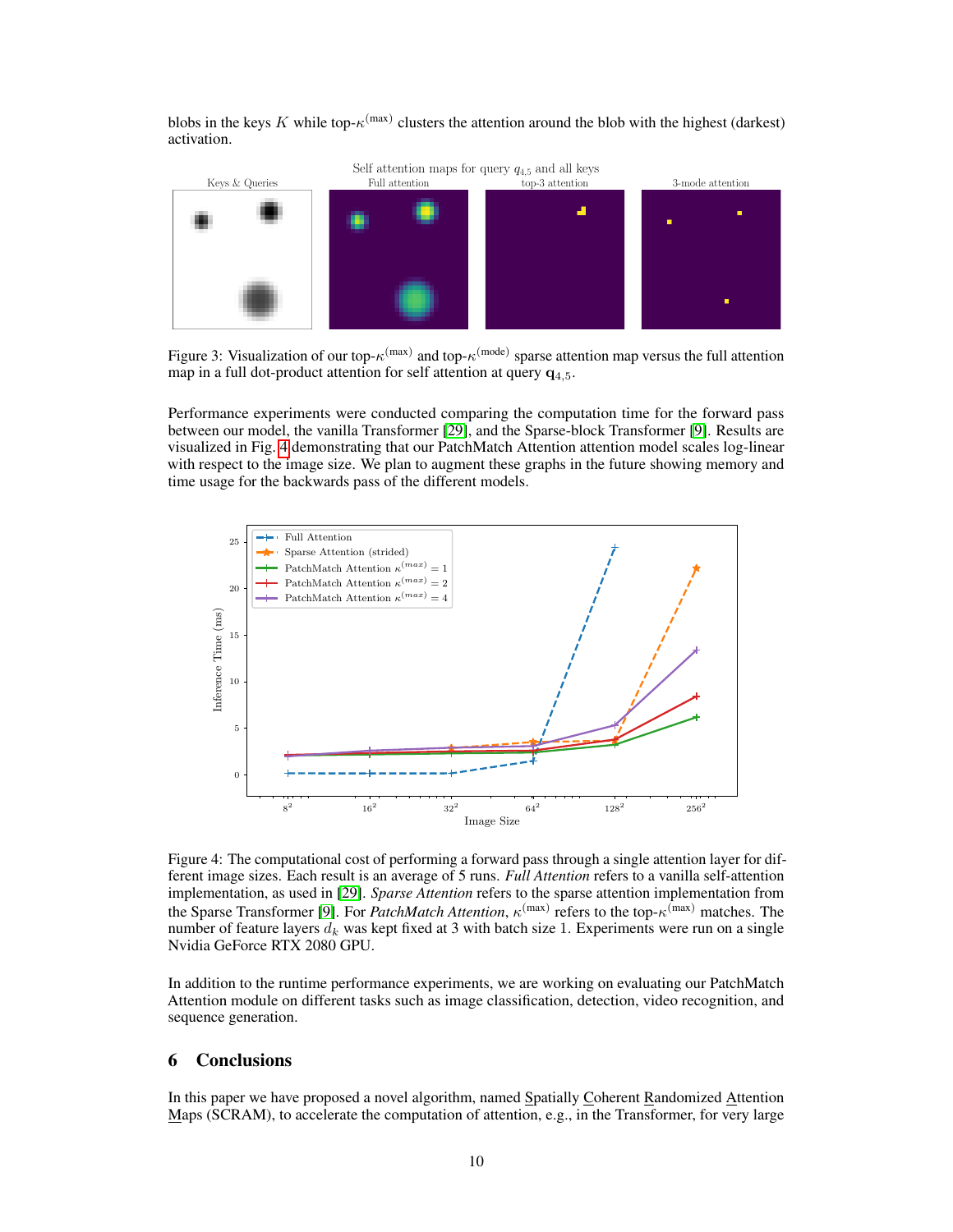images. In comparison with the existing techniques for fast approximate attention computation, especially the recently proposed Sparse Transformer [\[9\]](#page-10-3), SCRAM is more general and more efficient. As far as we know, SCRAM's  $\mathcal{O}(n \log n)$  complexity for self-attention in the Transformer is lower than that of any previous method.

Our main contribution is the discovery that the spatial coherence and sparse structure of attention maps could be exploited by adapting the PatchMatch algorithm to quickly and accurately guess where the "focus" of attention is. It is worth noting that such spatial coherence and sparse structure patterns can probably help improve not only the *efficiency* but also the *effectiveness* of attention because those properties are likely to be useful *inductive biases* for the learning tasks in certain domains [\[9\]](#page-10-3). In addition, the randomization in SCRAM introduced by the usage of PatchMatch may have also played a part in the regularization of the neural network. Further investigation into those inductive biases and regularization effects would be interesting.

Although in this paper we have focused on the fast computation of attention maps for 2D images, SCRAM is applicable to data with any number of dimensions, such as text [\[9\]](#page-10-3), audio [\[9\]](#page-10-3), and video [\[18,](#page-11-18) [30\]](#page-11-4). In principle, there is no problem for the PatchMatch algorithm [\[3\]](#page-10-11) employed by SCRAM to work on such data. While text and audio data may contain weaker spatial coherence than image data, we expect to see stronger "spatial" coherence in video data due to the apparent coherence along the extra temporal dimension. It is unclear how much impact the degree of spatial coherence has on the performance of SCRAM, and we leave an analysis for future work.

We hope that the ideas introduced in this paper are useful to the deep learning research community. We will carry out more experiments testing SCRAM on real-world examples and release the optimized code on Github. Stay tuned.

## References

- <span id="page-10-5"></span>[1] D. Bahdanau, K. Cho, and Y. Bengio. Neural Machine Translation by Jointly Learning to Align and Translate. *arXiv:1409.0473 [cs, stat]*, Sept. 2014.
- <span id="page-10-4"></span>[2] C. Barnes, E. Shechtman, A. Finkelstein, and D. B. Goldman. PatchMatch: A Randomized Correspondence Algorithm for Structural Image Editing. In *ACM SIGGRAPH 2009 Papers*, SIGGRAPH '09, pages 24:1– 24:11, New York, NY, USA, 2009. ACM.
- <span id="page-10-11"></span>[3] C. Barnes, E. Shechtman, D. B. Goldman, and A. Finkelstein. The Generalized PatchMatch Correspondence Algorithm. In K. Daniilidis, P. Maragos, and N. Paragios, editors, *Computer Vision – ECCV 2010*, Lecture Notes in Computer Science, pages 29–43. Springer Berlin Heidelberg, 2010.
- <span id="page-10-1"></span>[4] I. Bello, B. Zoph, A. Vaswani, J. Shlens, and Q. V. Le. Attention Augmented Convolutional Networks. *arXiv:1904.09925 [cs]*, Apr. 2019.
- <span id="page-10-10"></span>[5] Y. Bengio and J.-S. Senecal. Adaptive Importance Sampling to Accelerate Training of a Neural Probabilistic Language Model. *IEEE Transactions on Neural Networks*, 19(4):713–722, Apr. 2008.
- <span id="page-10-9"></span>[6] D. Britz, M. Y. Guan, and M.-T. Luong. Efficient Attention using a Fixed-Size Memory Representation. *arXiv:1707.00110 [cs]*, July 2017.
- <span id="page-10-6"></span>[7] A. Buades, B. Coll, and J.-M. Morel. A Non-Local Algorithm for Image Denoising. In *2005 IEEE Computer Society Conference on Computer Vision and Pattern Recognition (CVPR'05)*, volume 2, pages 60–65, San Diego, CA, USA, 2005. IEEE.
- <span id="page-10-8"></span>[8] T. Chen, B. Xu, C. Zhang, and C. Guestrin. Training Deep Nets with Sublinear Memory Cost. *arXiv:1604.06174 [cs]*, Apr. 2016.
- <span id="page-10-3"></span>[9] R. Child, S. Gray, A. Radford, and I. Sutskever. Generating Long Sequences with Sparse Transformers. *arXiv:1904.10509 [cs, stat]*, Apr. 2019.
- <span id="page-10-2"></span>[10] C.-C. Chiu and C. Raffel. Monotonic Chunkwise Attention. *arXiv:1712.05382 [cs, stat]*, Dec. 2017.
- <span id="page-10-0"></span>[11] Z. Dai, Z. Yang, Y. Yang, J. Carbonell, Q. V. Le, and R. Salakhutdinov. Transformer-XL: Attentive Language Models Beyond a Fixed-Length Context. *arXiv:1901.02860 [cs, stat]*, Jan. 2019.
- <span id="page-10-7"></span>[12] J. Devlin, M.-W. Chang, K. Lee, and K. Toutanova. BERT: Pre-training of Deep Bidirectional Transformers for Language Understanding. *arXiv:1810.04805 [cs]*, Oct. 2018.
- <span id="page-10-12"></span>[13] J. L. Doob. The Limiting Distributions of Certain Statistics. *The Annals of Mathematical Statistics*, 6(3):160–169, 1935.
- <span id="page-10-13"></span>[14] A. Gelman and D. B. Rubin. Inference from Iterative Simulation Using Multiple Sequences. *Statistical Science*, 7(4):457–472, Nov. 1992.